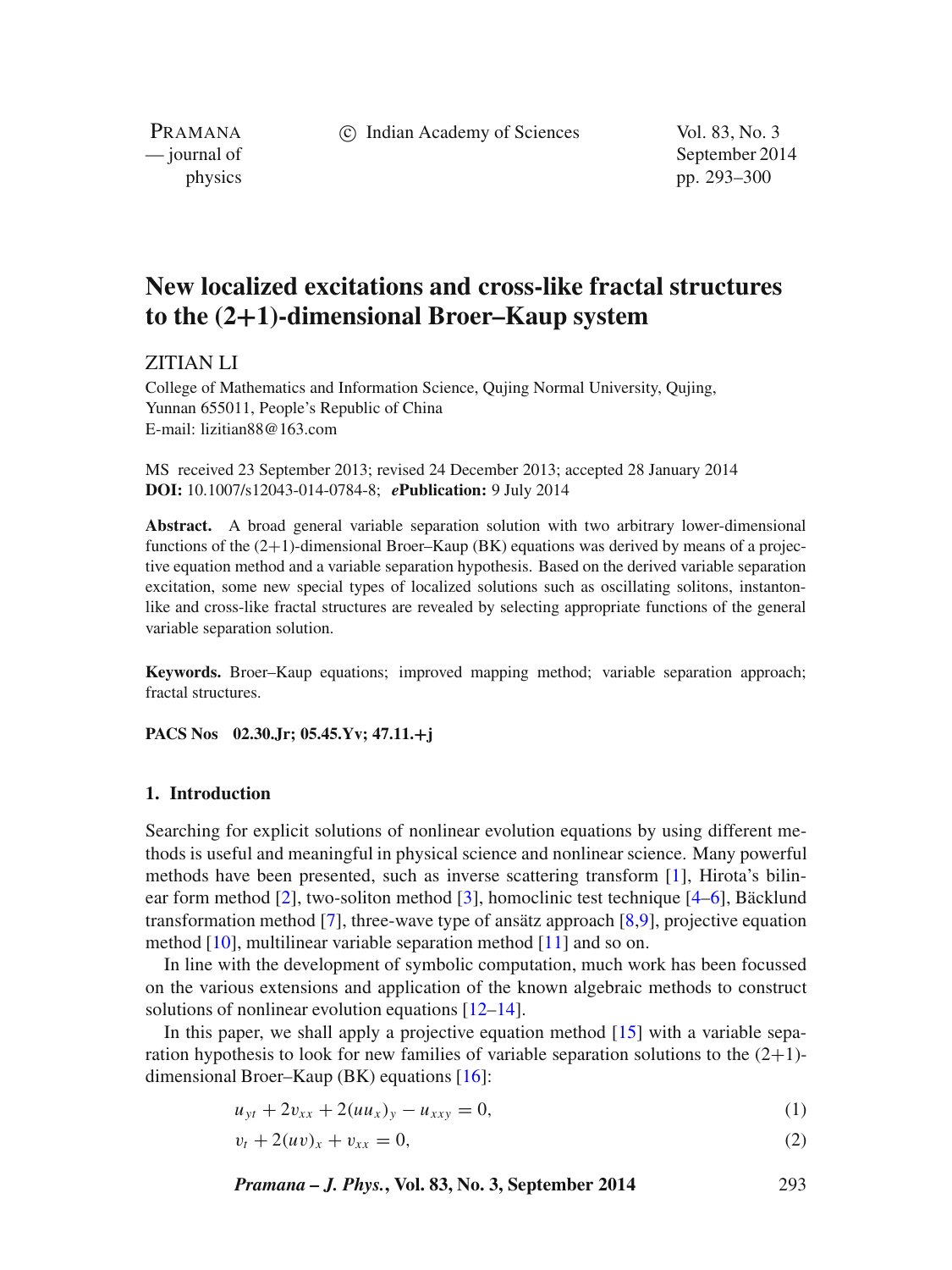which were obtained from a Kadomtsev–Petviashvili equation by the symmetry constraints [\[17\]](#page-7-1), as a concrete example to study possible oscillating soliton structures in higher-dimensional physical models. The  $(2+1)$ -dimensional BK equations have been extensively studied in several papers [\[18](#page-7-2)[–22\]](#page-7-3). Abundant solutions, such as soliton-like solutions, triangular-like solutions, single and combined non-degenerate Jacobi elliptic wave function-like solutions, Weierstrass elliptic doubly periodic-like solutions and multisolitons have been revealed. Pang [\[23\]](#page-7-4) gave some oscillating solitons, such as dromion, solitoff, ring, multilump and so on, by applying the variable separation approaches based on the extended homogeneous balance method.

In our work, we apply a projective equation method and a variable separation hypothesis to the BK equations  $(1)$ – $(2)$  and obtain its exact excitations. We give some selected oscillating solitons, instanton-like and cross-like fractal structures by selecting appropriate functions in the general variable separation solution of the BK equations to demonstrate some interesting outcomes, most of which are new when compared with the solutions of the references.

#### **2. Variable separation solution for (2+1)-dimensional BK**

By letting  $v = u<sub>v</sub>$ , eqs [\(1\)](#page-0-0) and [\(2\)](#page-0-1) can be converted into a new equation

<span id="page-1-0"></span>
$$
u_{yt} + u_{xxy} + 2(uu_x)_y = 0.
$$
 (3)

Integrating eq. [\(3\)](#page-1-0) with respect to *y* once, we have

<span id="page-1-3"></span><span id="page-1-1"></span>
$$
u_t + u_{xx} + 2uu_x = C(x, t),
$$
\n(4)

where  $C(x, t)$  is an integral function about *x*, *t*.

Suppose that the solution of eq. [\(4\)](#page-1-1) can be expressed as follows:

$$
u = u_0(X) + \sum_{i=1}^{n} u_i(X) F(\phi(X)), \qquad u_n(X) \neq 0,
$$
\n(5)

where  $u_0(X)$ ,  $u_i(X)$  ( $i = 1, 2, ..., n$ ),  $\phi(X)$  are all functions of X to be determined, and  $F(\phi(X))$  satisfies the Riccati equation

<span id="page-1-2"></span>
$$
F'(\phi(X)) = \delta + F^2(\phi(X)),\tag{6}
$$

with  $\delta$  an arbitrary constant. Notice that, the Riccati equation [\(6\)](#page-1-2) possesses the following solutions:

- (i) When  $\delta = 0$ ,  $F(\phi(X)) = -1/\phi(X)$ ; (i) When  $\delta$  = 0,  $F(\phi(X)) = -1/\phi(X)$ ;<br>
(ii) When  $\delta$  < 0,  $F(\phi(X)) = -\sqrt{-\delta} \tanh(\sqrt{-\delta}\phi(X))$ ; (ii) When  $\delta > 0$ ,  $F(\phi(X)) = -\sqrt{\delta} \tan(\sqrt{\delta}\phi(X))$ .<br>
(iii) When  $\delta > 0$ ,  $F(\phi(X)) = \sqrt{\delta} \tan(\sqrt{\delta}\phi(X))$ .
- 

By balancing the linear term of the highest-order with the nonlinear term in eq. [\(4\)](#page-1-1), we get  $n = 1$ . Then according to ansätz [\(5\)](#page-1-3), the solution of eq. [\(4\)](#page-1-1) reads as

<span id="page-1-4"></span>
$$
u(x, y, t) = u_0(x, y, t) + u_1(x, y, t) F(\phi(x, y, t)),
$$
\n(7)

294 *Pramana – J. Phys.***, Vol. 83, No. 3, September 2014**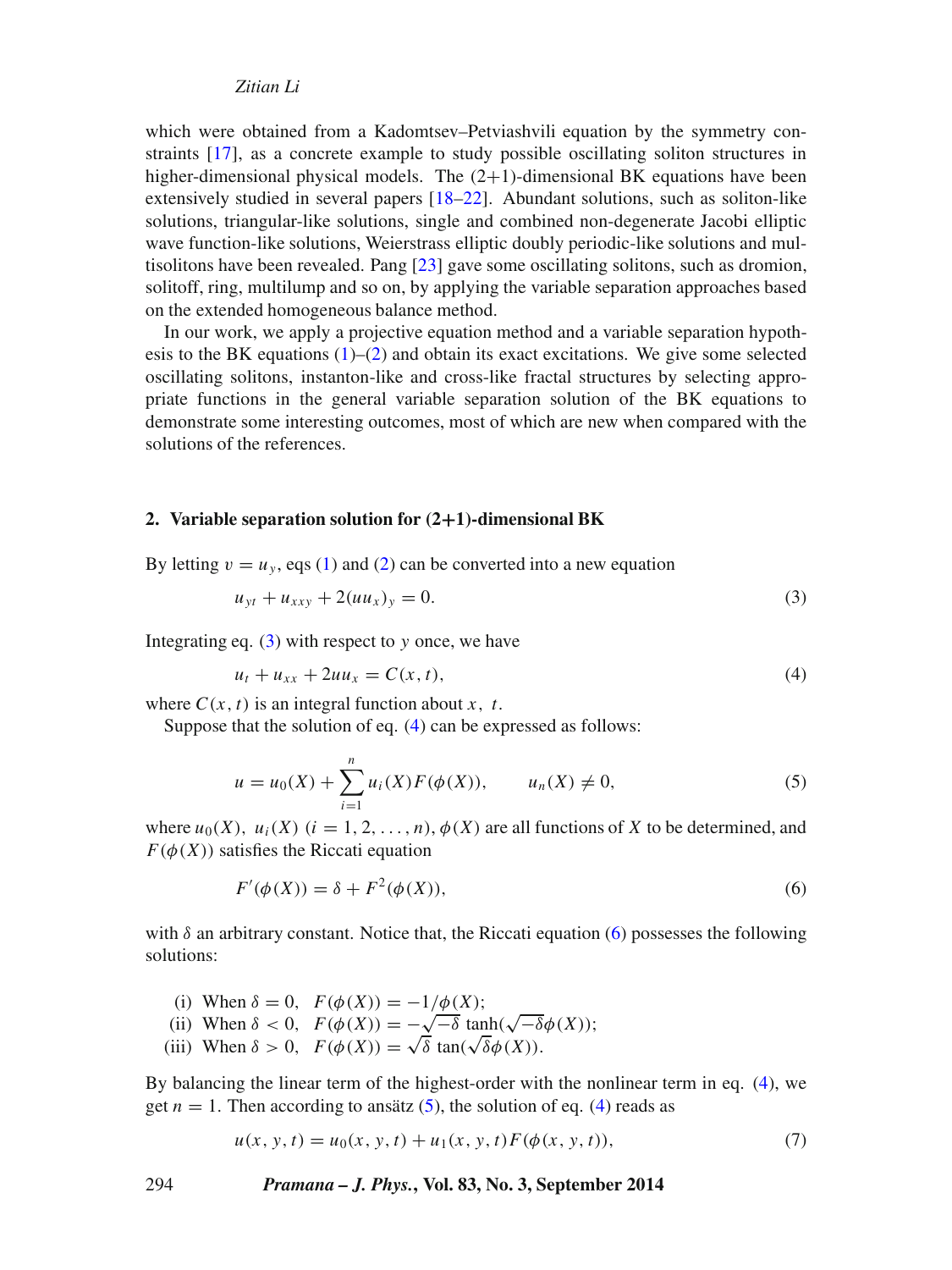## *(2*+*1)-Dimensional Broer–Kaup system*

where  $u_0(x, y, t)$ ,  $u_1(x, y, t)$  and  $\phi(x, y, t)$  are arbitrary functions of  $(x, y, t)$  to be determined, and *F* satisfies eq. [\(6\)](#page-1-2). Then, on substituting [\(7\)](#page-1-4) with (6) into [\(4\)](#page-1-1), equating all the coefficients of *F* to zero yields a set of partial differential equations for  $u_0(x, y, t)$ ,  $u_1(x, y, t)$ ,  $\phi(x, y, t)$  and  $C(x, t)$ . Solving the set of differential equations simultaneously, we have

<span id="page-2-0"></span>
$$
u_0 = -\frac{\phi_{xx} + \phi_t}{2\phi_x}, \quad u_1 = -\phi_x,
$$
  
\n
$$
C(x, t) = \frac{(2\phi_{xx} + \phi_t)[2\phi_x(\phi_{xxx} + \phi_{xt}) - \phi_{xx}(\phi_{xx} + \phi_t)]}{2\phi_x^2}
$$
\n(8)

<span id="page-2-1"></span>
$$
\begin{aligned} \n\mathcal{L}(x,t) &= \frac{2\phi_x^3}{\phi_x} \\ \n-\frac{\phi_{xxxx} + 2\phi_{xxt} + \phi_{tt}}{\phi_x} - 2\delta a_1^2 \phi_x \phi_{xx}. \n\end{aligned} \tag{9}
$$

Then, by selecting the variable separation ansätz

$$
\phi(x, y, t) = a_0 + a_1 p(x, t) + a_2 q(y) + a_3 p(x, t) q(y),
$$
\n(10)

and substituting it into  $(8)$  and  $(9)$ , we obtain the following results.

*Case* 1.

$$
a_0 = a_0, \quad a_1 = a_1, \quad a_2 = a_2, \quad a_3 = a_3, \quad \delta = 0,
$$
  
\n
$$
u_0 = -\frac{p_{xx} + p_t}{2p_x}, \quad u_1 = -(a_1 + a_3q)p_x,
$$
  
\n
$$
C(x, t) = \frac{(2p_{xx} + p_t)[2p_x(p_{xxx} + p_{xt}) - p_{xx}(p_{xx} + p_t)]}{2p_x^3}
$$
  
\n
$$
-\frac{p_{xxxx} + 2p_{xxt} + p_{tt}}{p_x}.
$$

<span id="page-2-3"></span>Therefore, we obtain the following variable separation solution:

<span id="page-2-2"></span>
$$
u_1(x, y, t) = -\frac{p_{xx} + p_t}{2p_x} + \frac{(a_1 + a_3q)p_x}{a_0 + a_1p(x, t) + a_2q(y) + a_3p(x, t)q(y)},
$$
(11)  

$$
v_1(x, y, t) = \frac{(a_3a_0 - a_1a_2)p_xq_y}{[a_0 + a_1p(x, t) + a_2q(y) + a_3p(x, t)q(y)]^2},
$$
(12)

where  $a_i$  ( $i = 0, 1, 2, 3$ ) are arbitrary constants;  $p(x, t)$  and  $q(y)$  are arbitrary functions of  $\{x, t\}$ ,  $\{y\}$ , respectively.

*Case* 2.

$$
a_0 = a_0, \quad a_1 = a_1, \quad a_2 = a_2, \quad a_3 = 0, \quad \delta = \delta,
$$
  
\n
$$
u_0 = -\frac{p_{xx} + p_t}{2p_x}, \quad u_1 = -a_1 p_x,
$$
  
\n
$$
C(x, t) = \frac{(2p_{xx} + p_t)[2p_x(p_{xxx} + p_{xt}) - p_{xx}(p_{xx} + p_t)]}{2p_x^3}
$$
  
\n
$$
-\frac{p_{xxxx} + 2p_{xxt} + p_{tt}}{p_x} - 2\delta a_1^2 p_x p_{xx}.
$$

*Pramana – J. Phys.***, Vol. 83, No. 3, September 2014** 295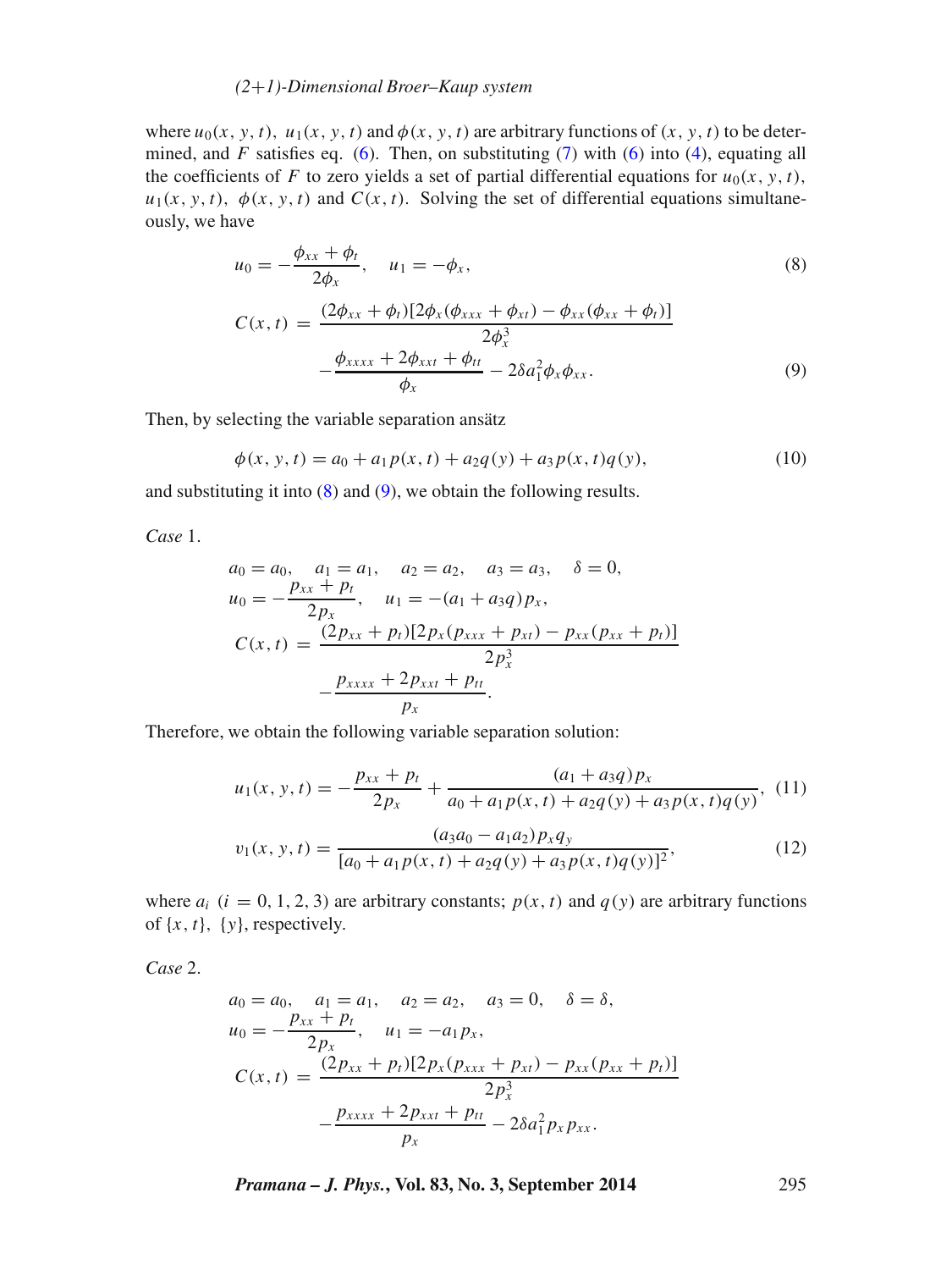Therefore, we obtain exact solutions for eqs  $(1)$ – $(2)$  as follows:

(I) When  $\delta$  < 0, we can derive the following solitary wave solutions:

$$
u_2(x, y, t) = -\frac{p_{xx} + p_t}{2p_x} + \sqrt{-\delta}a_1p_x \tanh[\sqrt{-\delta}(a_0 + a_1p(x, t) + a_2q(y))],
$$
 (13)

$$
v_2(x, y, t) = -\delta a_1 a_2 p_x q_y \operatorname{sech}^2[\sqrt{-\delta}((a_0 + a_1 p(x, t) + a_2 q(y))], \quad (14)
$$

where  $a_1$ ,  $a_2$  are arbitrary constants and  $p(x, t)$ ,  $q(y)$  are arbitrary functions. (II) When  $\delta > 0$ , we can derive the following periodic wave solutions:

$$
u_3(x, y, t) = -\frac{p_{xx} + p_t}{2p_x} - \sqrt{\delta} a_1 p_x \tan[\sqrt{\delta} (a_0 + a_1 p(x, t) + a_2 q(y))],
$$
 (15)

$$
v_3(x, y, t) = -\delta a_1 a_2 p_x q_y \sec^2[\sqrt{\delta}((a_0 + a_1 p(x, t) + a_2 q(y))], \tag{16}
$$

<span id="page-3-0"></span>with  $a_1$ ,  $a_2$  arbitrary constants and  $p(x, t)$ ,  $q(y)$  arbitrary functions.

# **3. New localized excitations**

Owing to the arbitrary functions,  $p(x, t)$  and  $q(y)$ , involved in the solutions [\(11\)](#page-2-2)–[\(16\)](#page-3-0), it is convenient to excite soliton structure. After some calculations, we construct a new class of structures, such as the instanton-like and the cross-like fractal solitons. Here, we take the solution  $(12)$  of the BK equations  $(1)$  and  $(2)$  as an example to study the soliton structure excitation.

*Case* I. When  $p(x, t)$  and  $q(y)$  possess the following forms

$$
p(x, t) = \exp(-x^2 + t^2), \quad q(y) = \operatorname{sech}(y - 0.5);
$$
  
\n
$$
p(x, t) = 1 + 0.5 \operatorname{sech}(0.5x + t - 4) + 1.5 \operatorname{sech}(0.45x + 2t),
$$
  
\n
$$
q(y) = 1 + \operatorname{sech}(4 + y) + \operatorname{sech}(4 - y),
$$

respectively, we can obtain the multidromion soliton structures of the  $(2+1)$ -dimensional BK equation. Figures [1a](#page-4-0) and [1b](#page-4-0) clearly indicate that the multidromion moves backwards and forwards over the same path in  $x$ −*y* plane, oscillating in *x*-direction.

*Case* II. If  $p(x, t)$  and  $q(y)$  are taken as

$$
p(x, t) = \exp[(x - 0.5t)\cos(x + t)], \quad q(y) = \exp(-y + 0.1),
$$

respectively. Then, we obtain a dromion of periodic oscillation structure which is shown in figure [2a](#page-4-1).

*Case* III. When  $p(x, t)$  and  $q(y)$  are choosen as

 $p(x, t) = \exp(x + t) + 0.5 \exp(-x + t), \quad q(y) = \exp(y) + \exp(-y),$ 

296 *Pramana – J. Phys.***, Vol. 83, No. 3, September 2014**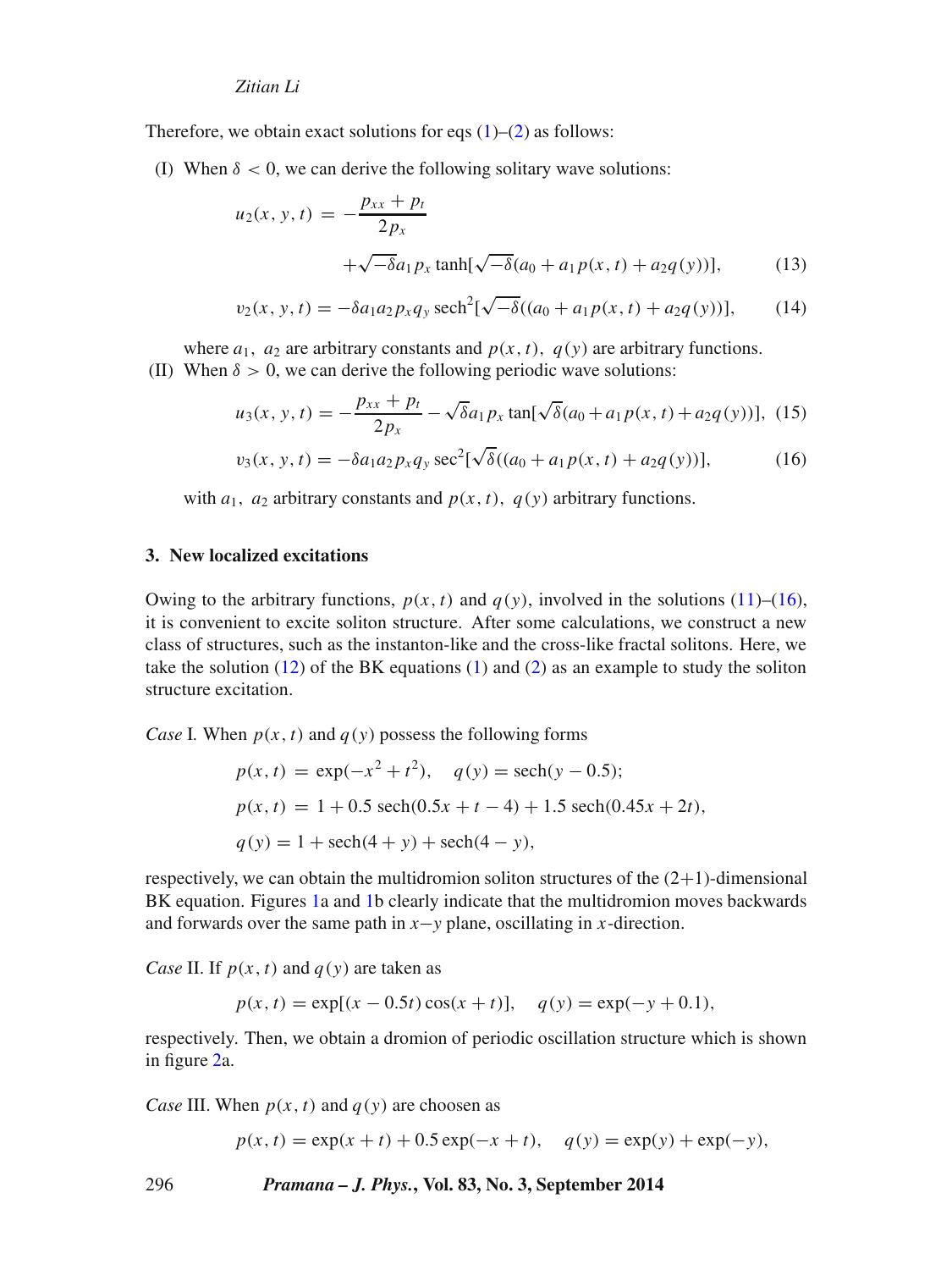*(2*+*1)-Dimensional Broer–Kaup system*

<span id="page-4-0"></span>

**Figure 1.** Multidromion structures of *v*<sub>1</sub>. (a)  $a_0 = 4$ ,  $a_1 = 3$ ,  $a_2 = 5$ ,  $a_3 = 0.5$ ,  $t = 0$  and (**b**)  $a_0 = 1$ ,  $a_1 = 3$ ,  $a_2 = 2$ ,  $a_3 = 4$ ,  $t = 0$ .

respectively, we can obtain solitoff solution. Figure [2b](#page-4-1) shows the structure of a 4-oscillating solitoff solution for the physical quantity  $v_1$ .

*Case* IV. When  $p(x, t)$  and  $q(y)$  possess the following forms:

$$
p(x, t) = 1 + 0.5 \sec(x + t) + \operatorname{sech}(x - t), \qquad q(y) = 1 + \operatorname{sech}(2y),
$$

respectively, we have breather solutions. Their plots are presented in figures [3a](#page-5-0) and [3b](#page-5-0). Figure [3](#page-5-0) shows periodic breather-type of two soliton structures with amplitudes oscillated as time changed.

*Case* V. If we select  $p(x, t)$  and  $q(y)$  which are exponentially decreasing with *t* and *y*, such as

$$
p(x, t) = \exp(0.3x^3 + t^2 - 10), \qquad q(y) = \exp(-0.05y^4 - 10),
$$

respectively, we obtain the instanton-like structures. In figure [4,](#page-5-1) as |*t*| goes from 0 to 10, the amplitude decreases from  $|1 \times 10^{-37}|$  to  $|4 \times 10^{-56}|$ .

<span id="page-4-1"></span>

**Figure 2.** (a) Dromion of periodic oscillation structure  $(a_0 = 1, a_1 = 1, a_2 =$ 2*,*  $a_3 = 1$ ,  $t = 0$ ) and (**b**) solitoff solution structure ( $a_0 = 2$ ,  $a_1 = 3$ ,  $a_2 = 2$ ,  $a_3 = 1$ 0;  $t = 0$ ).

*Pramana – J. Phys.***, Vol. 83, No. 3, September 2014** 297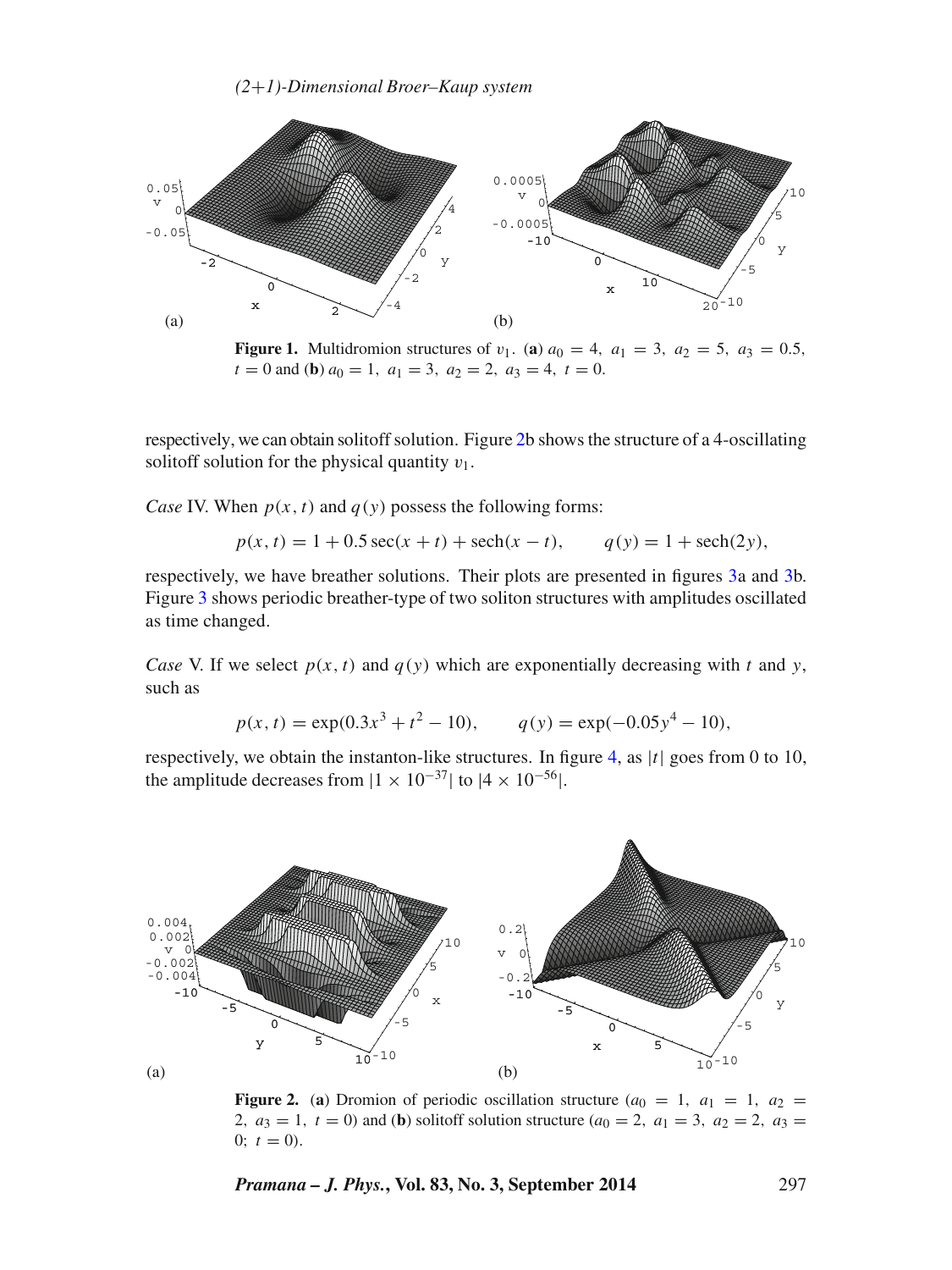<span id="page-5-0"></span>

**Figure 3.** Periodic breather-type of two soliton structures of  $v_1$ :  $a_0 = 1$ ,  $a_1 =$ 3*,*  $a_2 = 2$ *,*  $a_3 = 1$ *.* (**a**)  $t = 0$  and (**b**)  $t = 10$ *.* 

*Case* VI. When  $p(x, t)$  and  $q(y)$  possess the following forms:

$$
p(x, t) = (2x + t) \ln(x + 2t)^2, \qquad q(y) = -2y \ln y^2,
$$

respectively, we obtain the cross-like fractal structures. Figures [5a](#page-6-13) and [5b](#page-6-13) give the figures of the solution [\(12\)](#page-2-3) with the settings below, but *x*, *y* in, respectively,  $[-5 \times 10^{-6}, 5 \times 10^{-6}]$ ,  $[-5 \times 10^{-12}, 5 \times 10^{-12}]$ . The essential property of the fractal structures is the similarity of the figures in different axis scales. Figure [5](#page-6-13) demonstrates that the cross-like fractal soliton holds its similarity in different ranges of *x,y*.

*Case* VII. If  $p(x, t)$  and  $q(y)$  are selected to be the solution of the following chemical dynamic chaotic system:

$$
m(j) = m(A_1 - k_1 - n - l) + k_2 n^2 + A_3,
$$
  
\n
$$
n(j) = n(m - k_2 n - A_5) + A_2,
$$
  
\n
$$
l(j) = l(A_4 - m - k_3 l) + A_3,
$$

where *m*, *n* and *l* are functions of *j* ( $j = x$  or  $j = x - ct$ ), we can also have the chaotic behaviours for the BK system.

<span id="page-5-1"></span>

**Figure 4.** Instanton structures of  $v_1$ :  $a_0 = 5$ ,  $a_1 = 5$ ,  $a_2 = 8$ ,  $a_3 = 3$ . (a)  $t = 0$  and (**b**)  $t = 10$ .

#### 298 *Pramana – J. Phys.***, Vol. 83, No. 3, September 2014**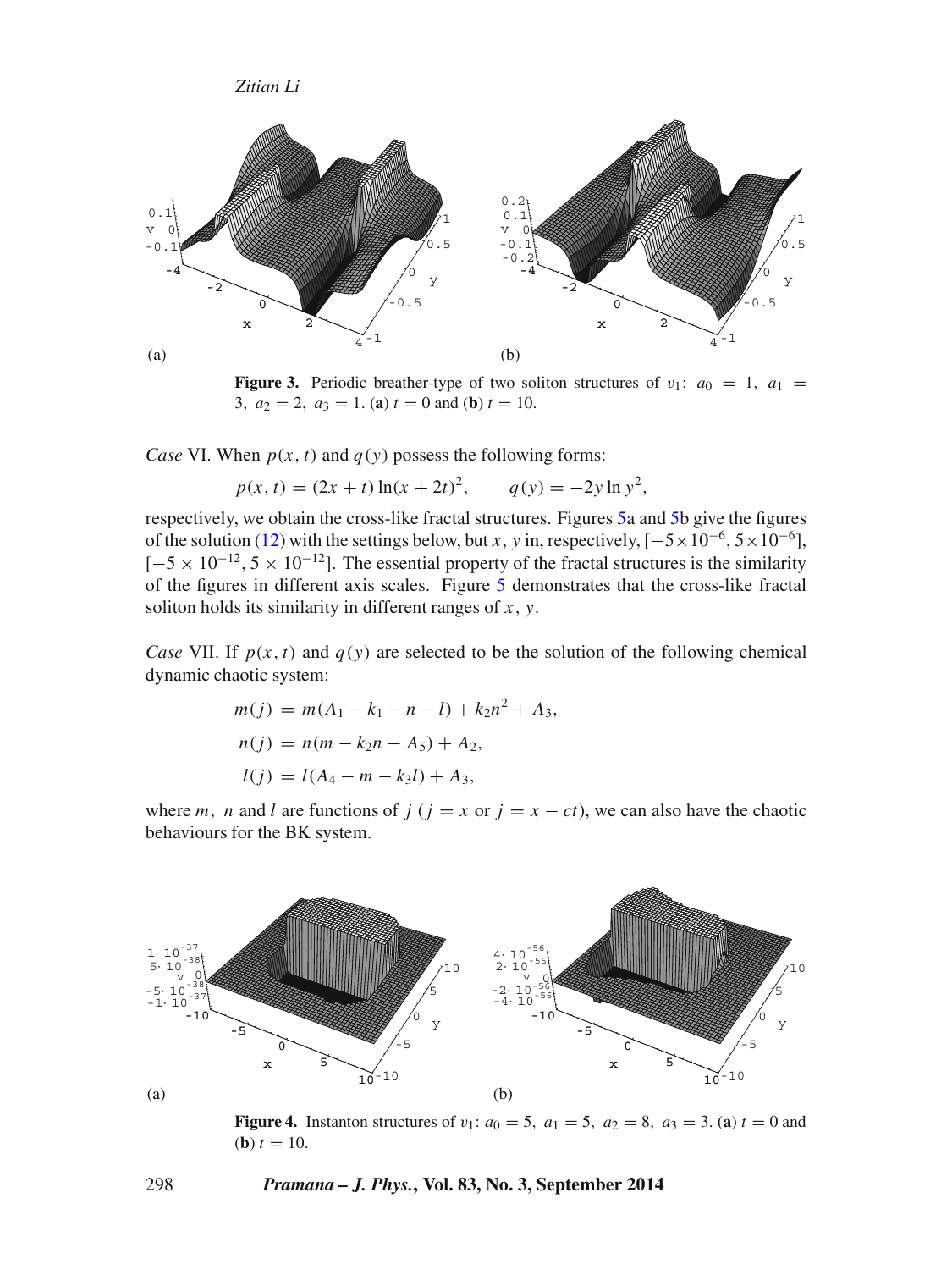<span id="page-6-13"></span>

**Figure 5.** Cross-like fractal structures of  $v_1$ :  $a_0 = 5$ ,  $a_1 = 4$ ,  $a_2 = 8$ ,  $a_3 = 5$ ,  $t =$ 0*.* (**a**)  $x, y \in [-5 \times 10^{-6}, 5 \times 10^{-6}]$  and (**b**)  $x, y \in [-5 \times 10^{-12}, 5 \times 10^{-12}]$ .

# **4. Conclusion**

In this paper, we applied an improved mapping method and a variable separation hypothesis to the  $(2+1)$ -dimensional BK equations and obtained a general variable separation with two arbitrary functions. Based on the general variable separation solution, abundant novel localized excitations, such as oscillating soliton, instanton-like and cross-like fractal structures have been constructed. The arbitrary functions in the obtained solutions imply that these solutions have rich spatial structures which may be helpful in future studies of intricate nature. This method can also be extended to other higher-dimensional nonlinear equations.

#### **Acknowledgement**

This work was supported by Yunnan Province Natural Science Foundation under Grant No. 2013FZ113.

## **References**

- <span id="page-6-0"></span>[1] M J Ablowitz and P A Clarkson, *Solitons, nonlinear evolution equations and inverse scattering transform* (Cambridge University Press, 1991)
- <span id="page-6-1"></span>[2] M Jimbo and T Miwa, *Publ. Res. Inst. Math. Sci.* **19**, 943 (1983)
- <span id="page-6-2"></span>[3] Z Dai, Z Li, Z Liu and D Li, *Physica A* **384**, 285 (2007)
- <span id="page-6-3"></span>[4] Z Dai, S Li, Q Dai and J Huang, *Chaos, Solitons and Fractals* **34(4)**, 1148 (2007)
- [5] Z Dai, Z Liu and D Li, *Chin. Phys. Lett.* **25(5)**, 1531 (2008)
- <span id="page-6-4"></span>[6] Z Dai, Z Li and Z Liu, *Phys. Lett. A* **372**, 3010 (2008)
- <span id="page-6-5"></span>[7] R Beals, M Rabelo and K Tenenblat, *Stud. Appl. Math.* **81**, 125 (1988)
- <span id="page-6-6"></span>[8] Z T Li and Z D Dai, *Comput. Math. Appl.* **61(8)**, 1939 (2011)
- <span id="page-6-7"></span>[9] Z Dai, S Lin, H Fu and X Zeng, *Appl. Math. Comput.* **216(5)**, 1599 (2010)
- <span id="page-6-8"></span>[10] J Ying and S Lou, *Chin. Phys. Lett.* **20(9)**, 1148 (2003)
- <span id="page-6-9"></span>[11] Huang Lei, Sun Jian-an, Dou Fuquan *et al*, *Acta Phys. Sinica* **56(2)**, 611 (2007)
- <span id="page-6-10"></span>[12] Zitian Li, *Appl. Math. Comput.* **217(4)**, 1549 (2010)
- [13] Zitian Li and Xiufeng Zhang, *Commun. Nonlinear Sci. Numer. Simulat.* **15**, 3418 (2010)
- <span id="page-6-11"></span>[14] Z Dai, J Liu and D Li, *Appl. Math. Comput.* **207(2)**, 360 (2009)
- <span id="page-6-12"></span>[15] C L Zheng, J P Fang and L Q Chen, *Z. Naturforsch. A* **59**, 912 (2004)